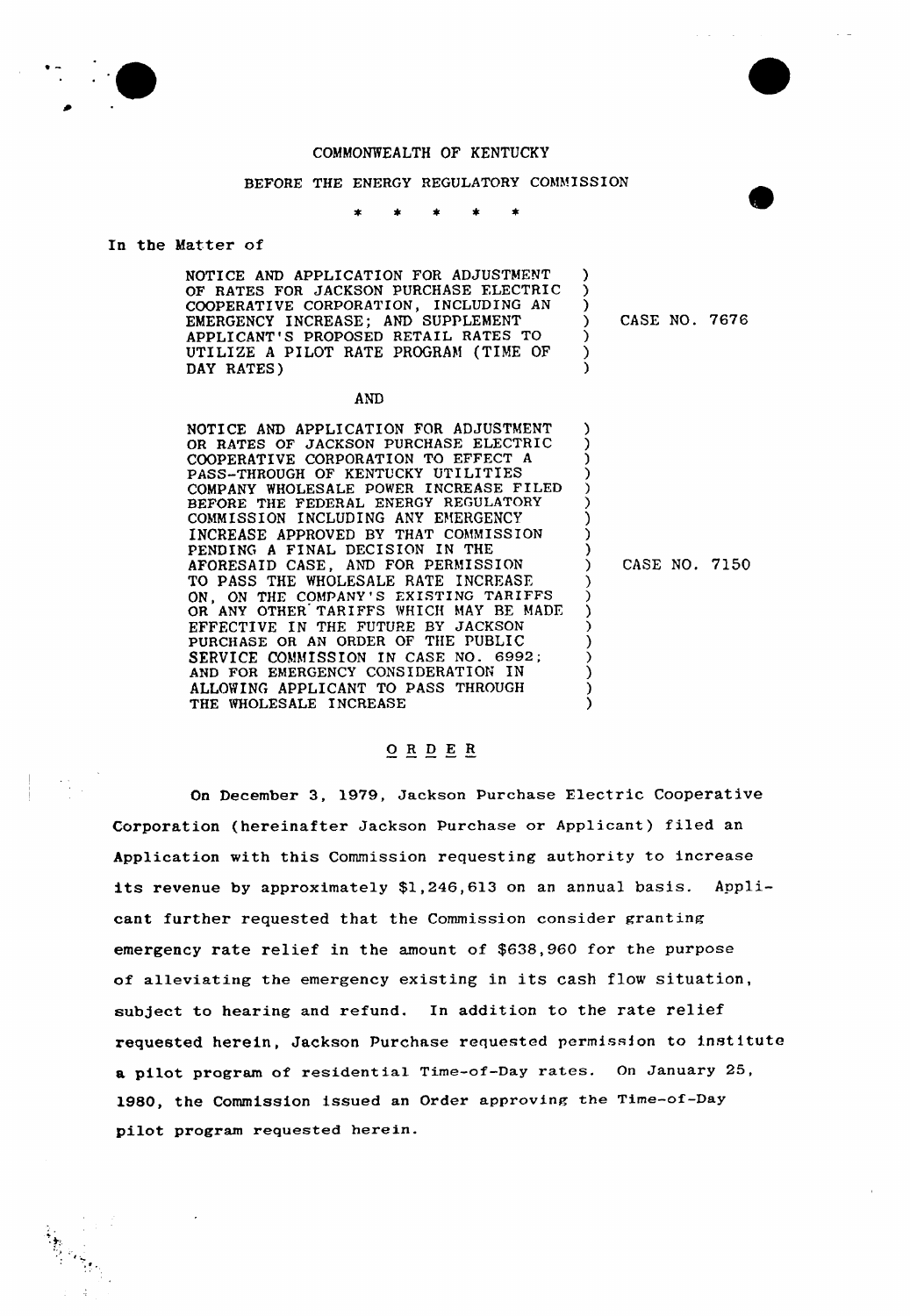Public hearings were conducted on January 11, and 17, 1980, for the purpose of direct testimony and cross-examination. The Consumer Protection Division in the Department of Law was granted leave to intervene and participated in the public hearings. This was the only party formally intervening, although numerous letters and petitions from concerned consumers have been received and included in the record.

ŀ.

e

S

ě)

F

 $\mathbf{f}$ 

i

 $\frac{1}{2}$ 

At the public hearing in this matter on January 17, 1980, upon the motion of Jackson Purchase, the Commission moved to consolidate herein, Case No. 7150. An Order was entered in that matter on September 6, 1978, granting an interim rate increase to Jackson Purchase pending a final determination by the Federal Energy Regulatory Commission (FERC) in Docket No. ER 78-417 on the Kentucky Utilities Company wholesale rate increase. <sup>A</sup> settlement agreement was accepted and approved by the Federal Energy Regulatory Commission in that matter, on July 26, 1979, which reduced the Kentucky Utilities Company's requested wholesale rate increase. Upon this settlement agreement being approved by the FERC, Jackson purchase failed to apply to this Commission to reduce its retail rates accordingly. Furthermore, Applicant refused to respond to a request on August 17, 1979 to file revised tariffs and supporting documentation reflecting the settlement agreement in the FERC matter.

On February 13, 1980, the Commission issued an Order directing Jackson Purchase to file revised tariffs and the effects of the FFRC Order on the wholesale rates. This information was submitted on February 15, 1980. To reflect the wholesale rates approved by the FERC, a further Order on the issue of the pass-through rate revision will be issued simultaneous with this Order.

This Order addresses the request of Jackson Purchase for an emergency rate increase pending a final determination in this matter. In the Application of December 3, 1979, Jackson Purchase requested emergency rate relief in the amount of \$638,960. The Application did not reflect the details of the relief sought or the proposed rates. However, in testimony at the public hearing on January 17, 1980, it was stated that the \$638,960 should be recovered through a surcharge

 $-2 -$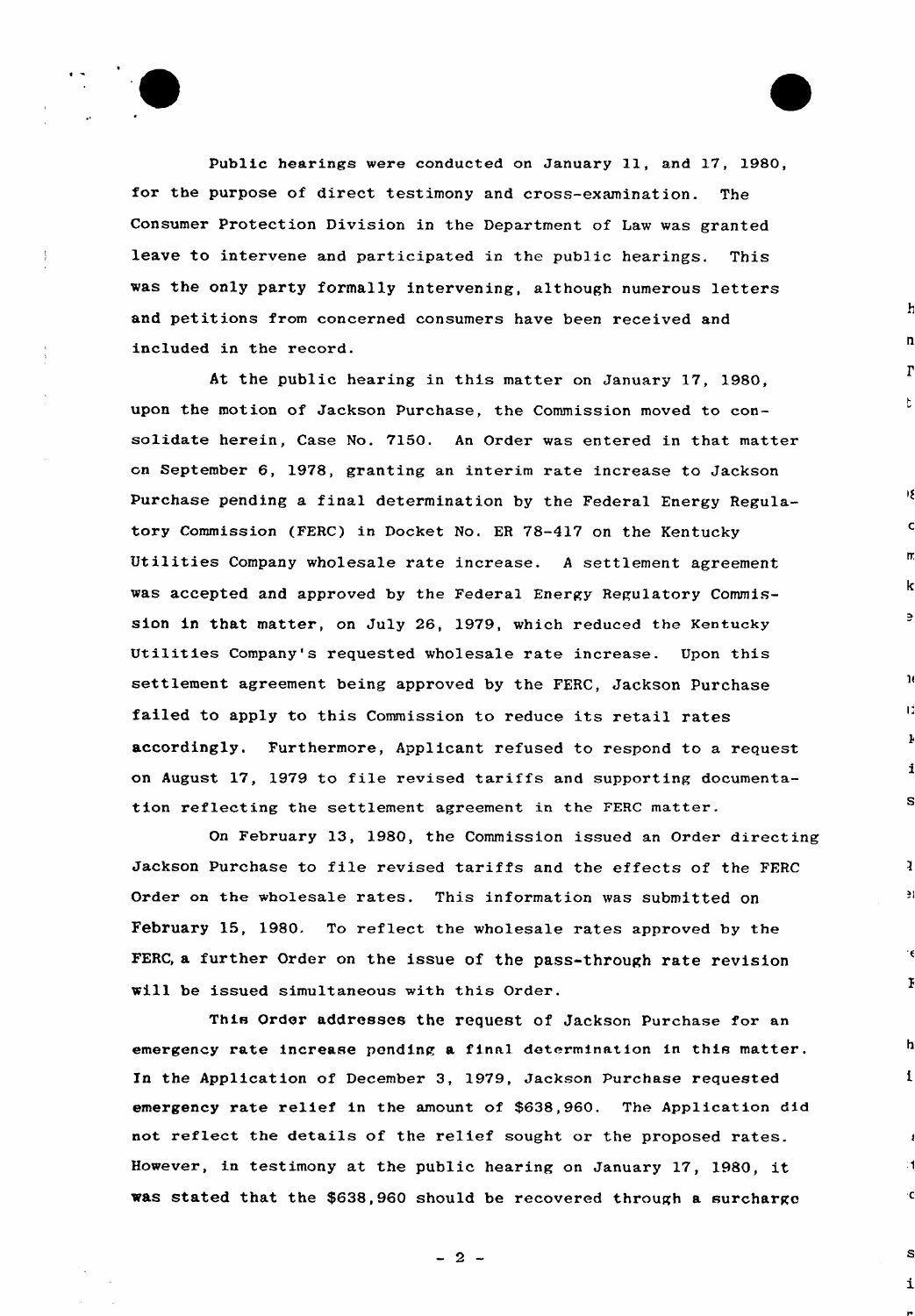

to remain in effect for a period of six months, or until the Commission issues its final order herein. Furthermore, Applicant revised its request for permission to retain the \$220,841, refunded by Kentucky Utilities Company under the wholesale rate approved by the FERC, to provide immediate equity. Applicant further requested authority to collect the additional \$400,000 in emergency relief through a surcharge.

The paramount reason emphasized by Jackson Purchase for the necessity of the emergency rate relief was that an emergency exists with respect to Applicant's cash flow which is a direct and proximate result of the failure of Jackson Purchase to receive the full increase in their last general rate case (Case No. 6992) as well as the regulatory lag incurred in receiving the increase granted. In fact, the total emergency rate relief requested herein was derived from lost revenue resulting from the Commission's Order in that matter. Applicant did, however, provide information upon request by the Commission as to the current cash flow situation and the declining equity condition.

Applicant's financial statements for the year ended December 31, 1978 reflected a net margin deficit of \$18,072; and, based on the test year ended April 30, 1979, Applicant's net margin was a deficit of \$5,806. These net margin levels provide Times Interest Earned Ratios of .96 and ,99 respectively. Furthermore, Applicant's earnings for calendar year 1977 resulted in <sup>a</sup> TIER of 1.50. The results of these earnings could cause Applicant to be in technical default under the terms of its loan agreements which require the maintenance of a Times Interest Earned Ratio for two out of the three most current calendar years of 1.5 or greater. The record also reflects that Applicant is having some difficulty meeting current cash flow needs resulting from, in addition to the operating deficits, the lag in receipt of construction funds and a change to cycle billing in June of 1979.

The Commission, after due consideration and being advised, is of the opinion and finds, that the record herein reflects that Jackson Purchase's credit and operations will be materially impaired or damaged by failure to be permitted to increase its rates immediately.

 $-3 -$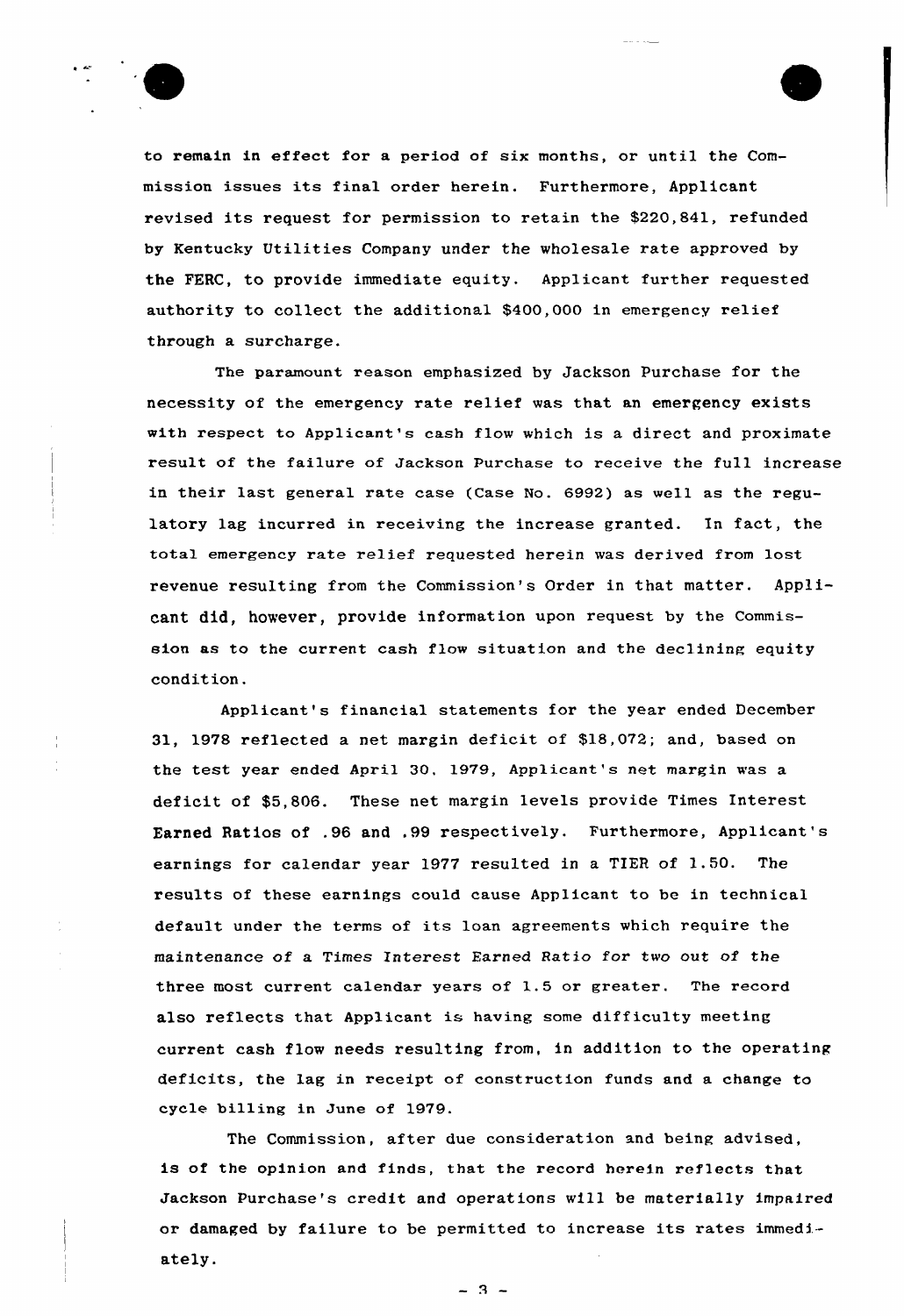The Commission is further of the opinion that an increase in revenues of approximately \$639,000 annually is fair, just, and reasonable in that this additional revenue should allow Applicant, based on actual test-year conditions, to maintain the coverage required in its mortgage agreements.

The rates set out in Appendix "A" are designed to produce approximately \$639,000 additional revenue on an annual basis. These rates are in addition to and supersede the rates approved in the Order being issued simultaneous with this Order in Case No. 7150 and are the rates and charges effective for service rendered on and after the date of this Order.

IT IS THEREFORE ORDERED, that the rates set out in Aopendix "A" attached hereto and made a part hereof are approved for service rendered on and after the date of this Order. Said rates are approved for use on an interim basis and shall be subject to refund, pending a final determination in this matter.

IT IS FURTHER ORDERED, that Jackson Purchase Electric Cooperative Corporation shall maintain its records in such manner as will enable the Commission, or any of its customers, to determine the amounts to be refunded and to whom due in the even a refund is ordered by the Commission.

IT IS FURTHER ORDERED, that Jackson Purchase Electric Cooperative Corporation shall furnish the Commission, within fifteen (15) days from the date of this Order, its revised tariff sheets setting out the rates approved herein and a certificate stating the amount of revenues produced based on the test period.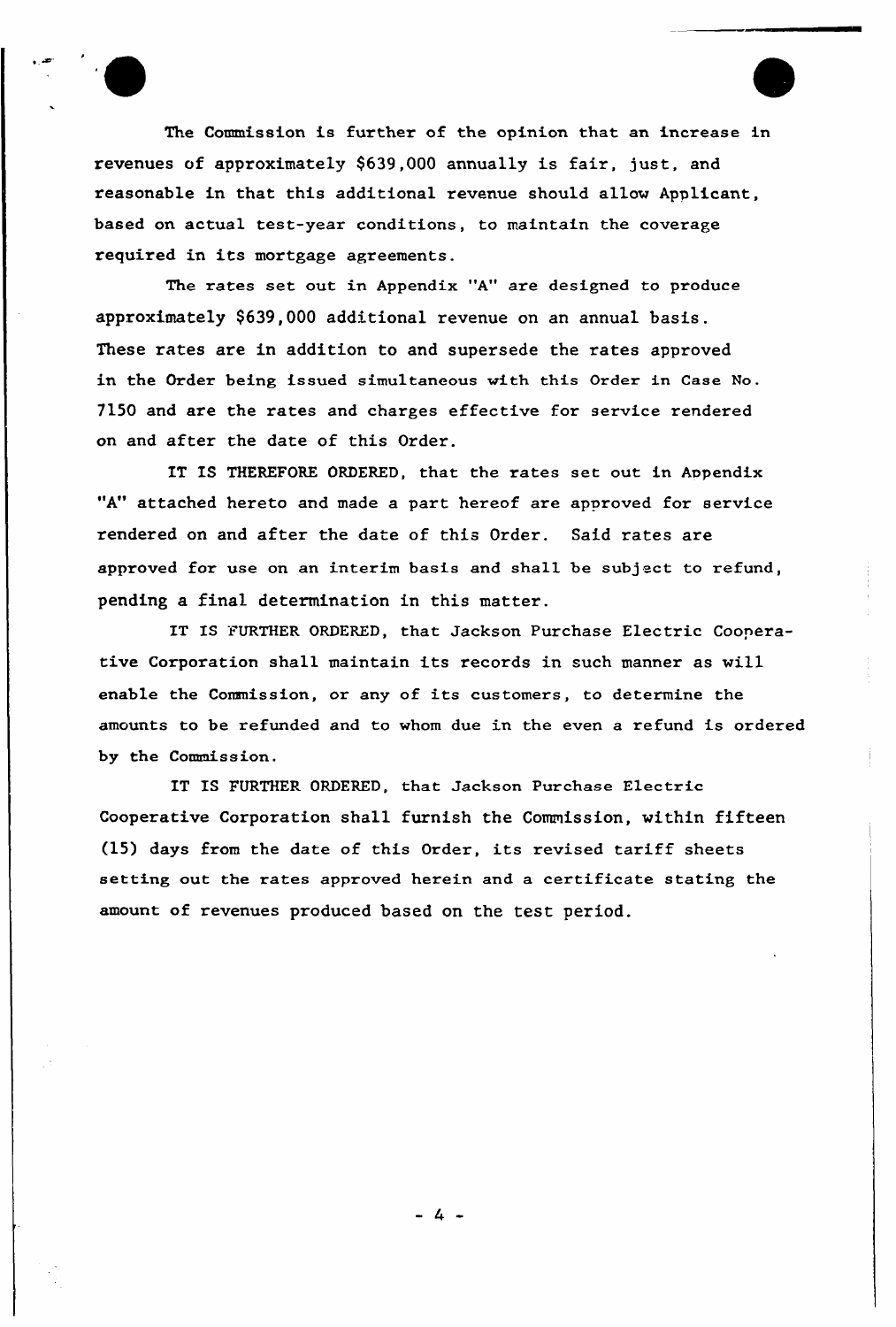

 $\mathcal{A}$ 

 $\begin{pmatrix} \hat{y}_1 & \hat{y}_1 \\ \hat{y}_2 & \hat{y}_2 \end{pmatrix}$ 



 $\bar{\mathcal{A}}$ 

## Done at Frankfort, Kentucky, this the

ENERGY REGULATORY COMMISSION Chairman Vice Chairman V **Commissioner** 

ATTEST:

**Secretary** 

 $\bar{\bar{z}}$ 

 $\hat{\mathcal{R}}^{\text{c}}_{\text{c}}$  , and

 $\bar{\mathcal{A}}$ 

 $\sim$   $\sim$   $\sim$   $\sim$   $\sim$   $\sim$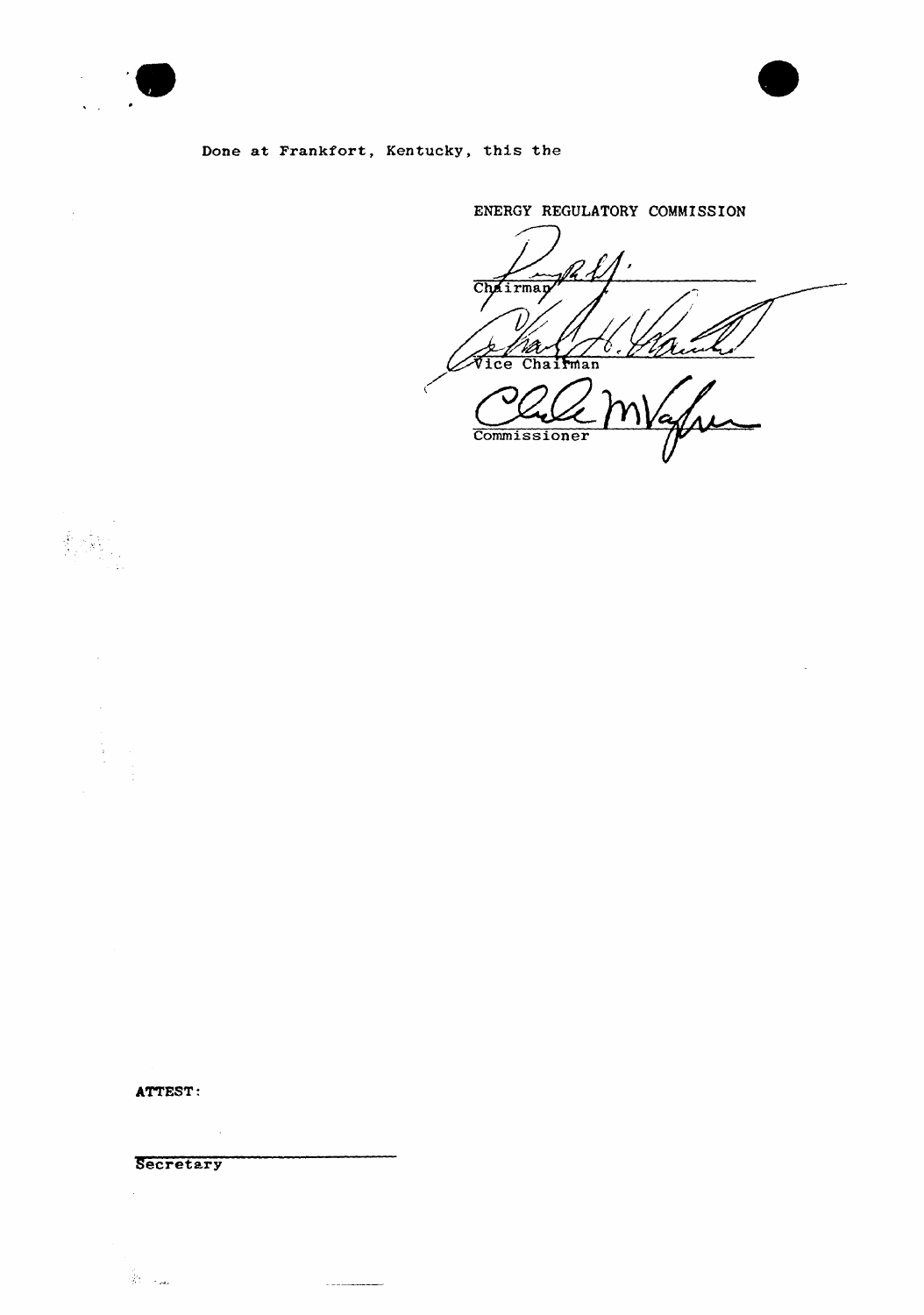

Ø,

 $\bar{1}$ 



## APPEND I<sup>X</sup> "A"

APPENDIX TO AN ORDER OF THE KENTUCKY PUBLIC<br>SERVICT COMMISSION IN CASE NO. 7676 DATED FEBRUARY 28, 1980

The following rates and charges are prescribed for the customers in the area served by Jackson Purchase Electric Cooperative Corporation. All >ther rates and charges not specifically mentioned herein shall remain the same as those in effect under authority of this Commission prior to the date of this Order.

## Rates: Monthly

| Schedule R - Resid ntial                                                                                                       |                                                                                                       |                                                   |
|--------------------------------------------------------------------------------------------------------------------------------|-------------------------------------------------------------------------------------------------------|---------------------------------------------------|
| Service Charge:                                                                                                                | Minimum per month                                                                                     | \$4.25                                            |
| Energy Charge:                                                                                                                 |                                                                                                       |                                                   |
| First<br>300 KWH<br>500 KWH<br>Next<br>800 KWH<br><b>Over</b>                                                                  | Per KWH per month $4.952\zeta$<br>Per KWH per month<br>Per KWH per month                              | $3.538c$<br>$3.121c$<br>$3.121$ ¢                 |
| Schedule CSL - Community & Public Authority Street Lighting                                                                    |                                                                                                       |                                                   |
| Each 175 Watt Mercury Vapor Lamp<br>Each 400 Watt Mercury Vapor Lamp                                                           | Per month per lamp $$5.43$<br>Per month per lamp 8.17                                                 |                                                   |
| Schedule C - Small Commercial                                                                                                  |                                                                                                       |                                                   |
| Service Charge:                                                                                                                | Minimum per month                                                                                     | \$4.25                                            |
| <b>Energy Charge:</b><br>First 500 KWH<br>Next 500 KWH<br><b>Next</b><br>500 KWH<br>Next 5,000 KWH<br>Over 6,000 KWH           | Per KWH per month<br>Per KWH per month<br>Per KWH per month<br>Per KWH per month                      | 4.952¢<br>4.7129<br>4.206c<br>3.179c              |
| Schedule D - Commercial and Industrial Service & Three Phase Service                                                           |                                                                                                       |                                                   |
| Service Charge:                                                                                                                | Minimum per month \$5.50                                                                              |                                                   |
| Energy Charge:<br>First 500 KWH<br>Next 500 KWH<br><b>Next</b><br><b>Next 5,000 KWH</b><br>Next 94,000 KWH<br>Over 100,000 KWH | Per KWH per month<br>Per KWH per month<br>Per KWH per month<br>Per KWH per month<br>Per KWH per month | 5.236¢<br>4.953c<br>3.985c<br>$3.152$ ¢<br>2.658c |
| Demand Charge:                                                                                                                 |                                                                                                       |                                                   |
| Over 25 KW of billing demand per month, per KW per month                                                                       |                                                                                                       | \$2.60                                            |
| Schedule SP - Seasonal Power Service                                                                                           |                                                                                                       |                                                   |
| Rate Per Year:                                                                                                                 |                                                                                                       |                                                   |
| <b>THE STATE OF STATE OF STATE OF STATE AND STATE</b>                                                                          | These ENTITY -                                                                                        | $C = A$                                           |

First 1,500 KWH Next 500 KWH/H.P Next 500 KWH/ Per KWH per year Per KWH pet year Per KWH per year 8.5\$  $5.96$ <br> $3.26$ 

MINIMUM ANNUAL CHAR( E: The minimum annual charge under the above rate shall be:

| A. First 25 connected horsepower or less | (minimum)         | \$290.00 |
|------------------------------------------|-------------------|----------|
| Balance of connected horsepower          | Per H.P. per year | 9.35     |